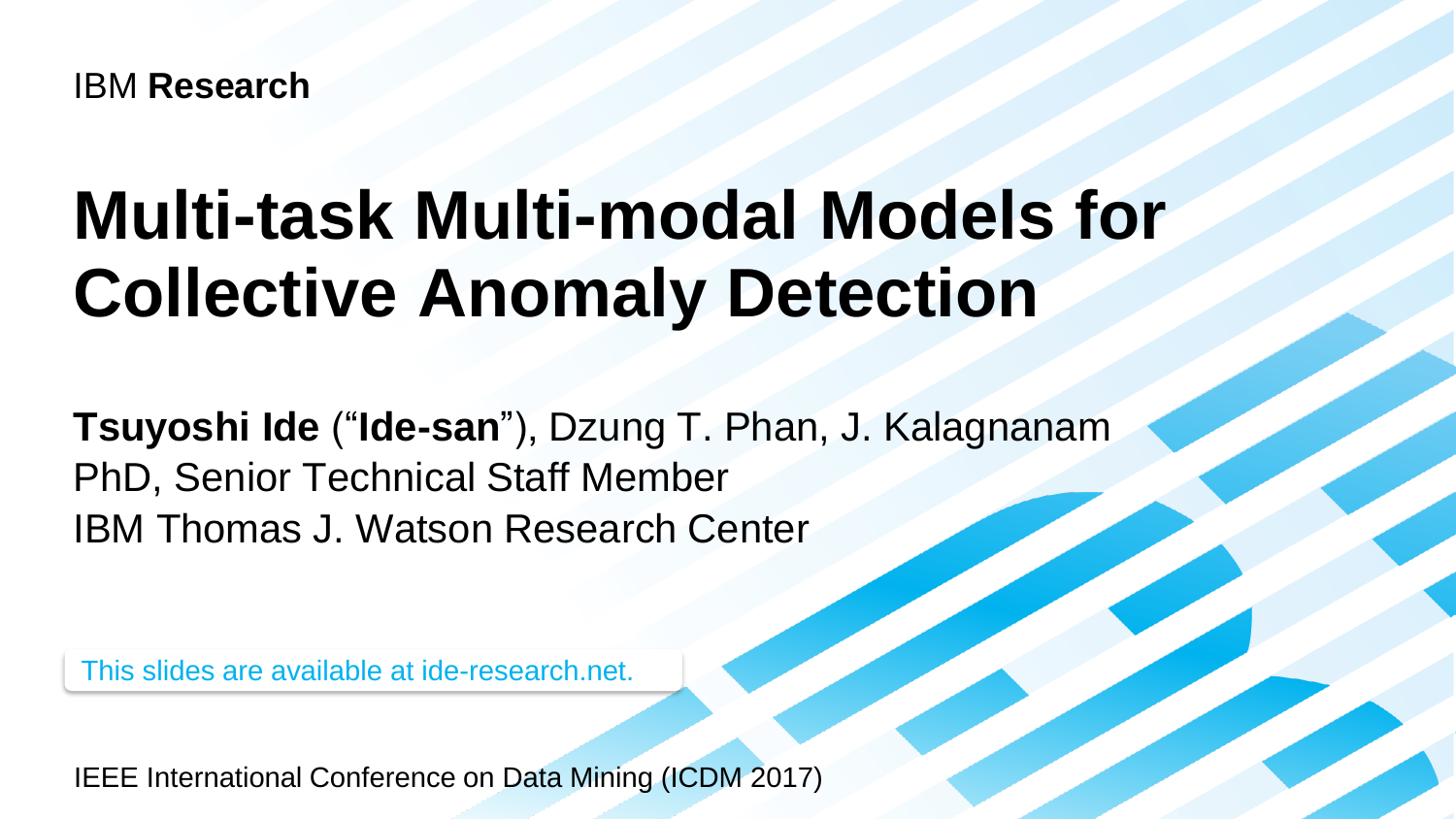

# **Outline**

- **Problem setting**
- Modeling strategy
- **E** Model inference approach
- **Experimental results**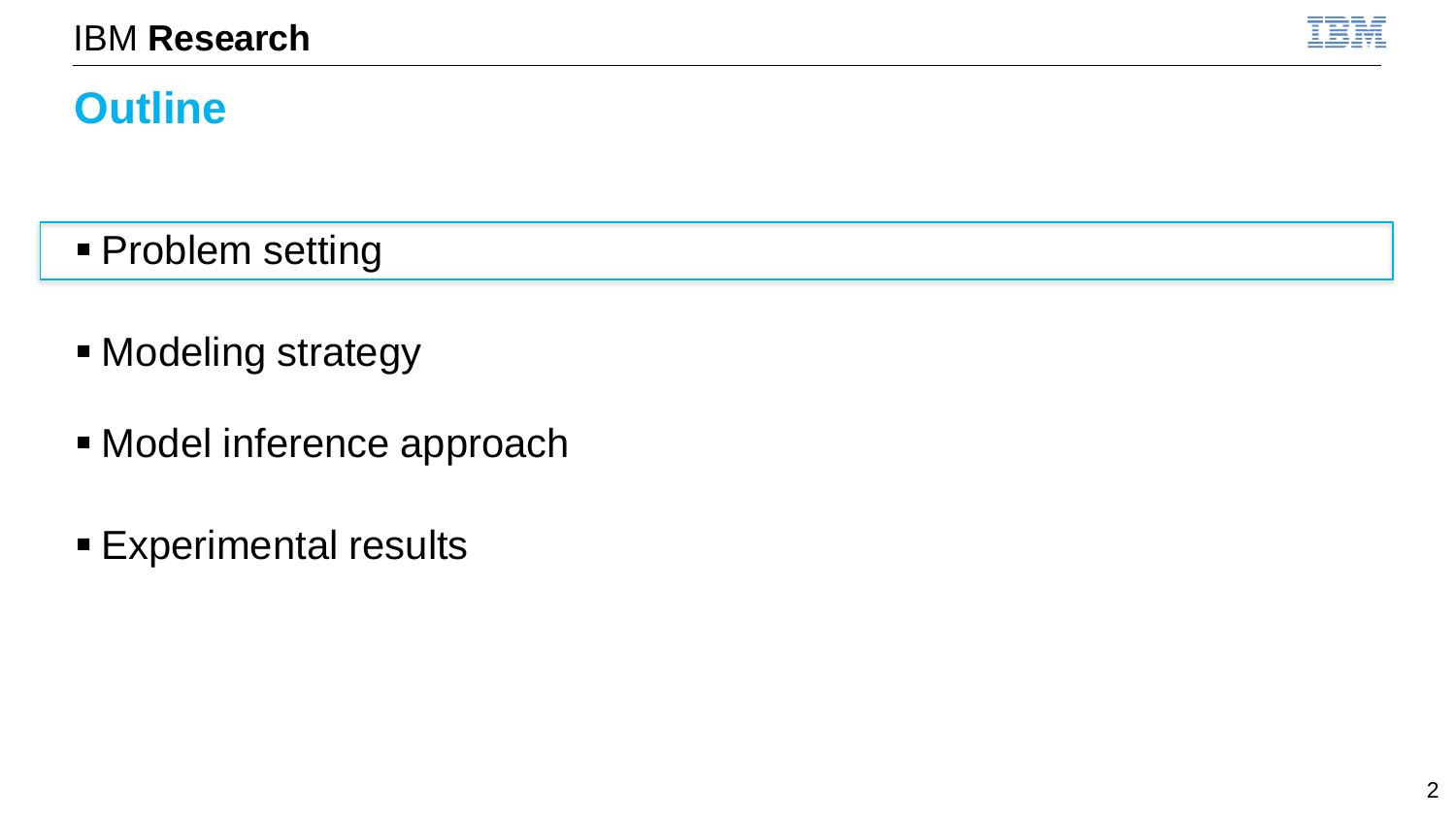

# **Wish to build a collective monitoring solution**

System 1 (in New Orleans)



System *s*

System *S* (in New York)



- You have many similar but not identical industrial assets
- You want to build an anomaly detection model for each of the assets
- **EXTERNIFFOR STRAIGHTM STRAIGHTM STRAIGHTM STRAIGHTM STRAIGHTM STRAIGHTM STRAIGHTM STRAIGHTM STRAIGHTM STRAIGHTM** 
	- o 1. Treat the systems separately. Create each model individually
		- $\checkmark$  Suffers from lack of fault examples
	- o 2. Build one universal model by disregarding individuality
		- $\checkmark$  Model fit is not good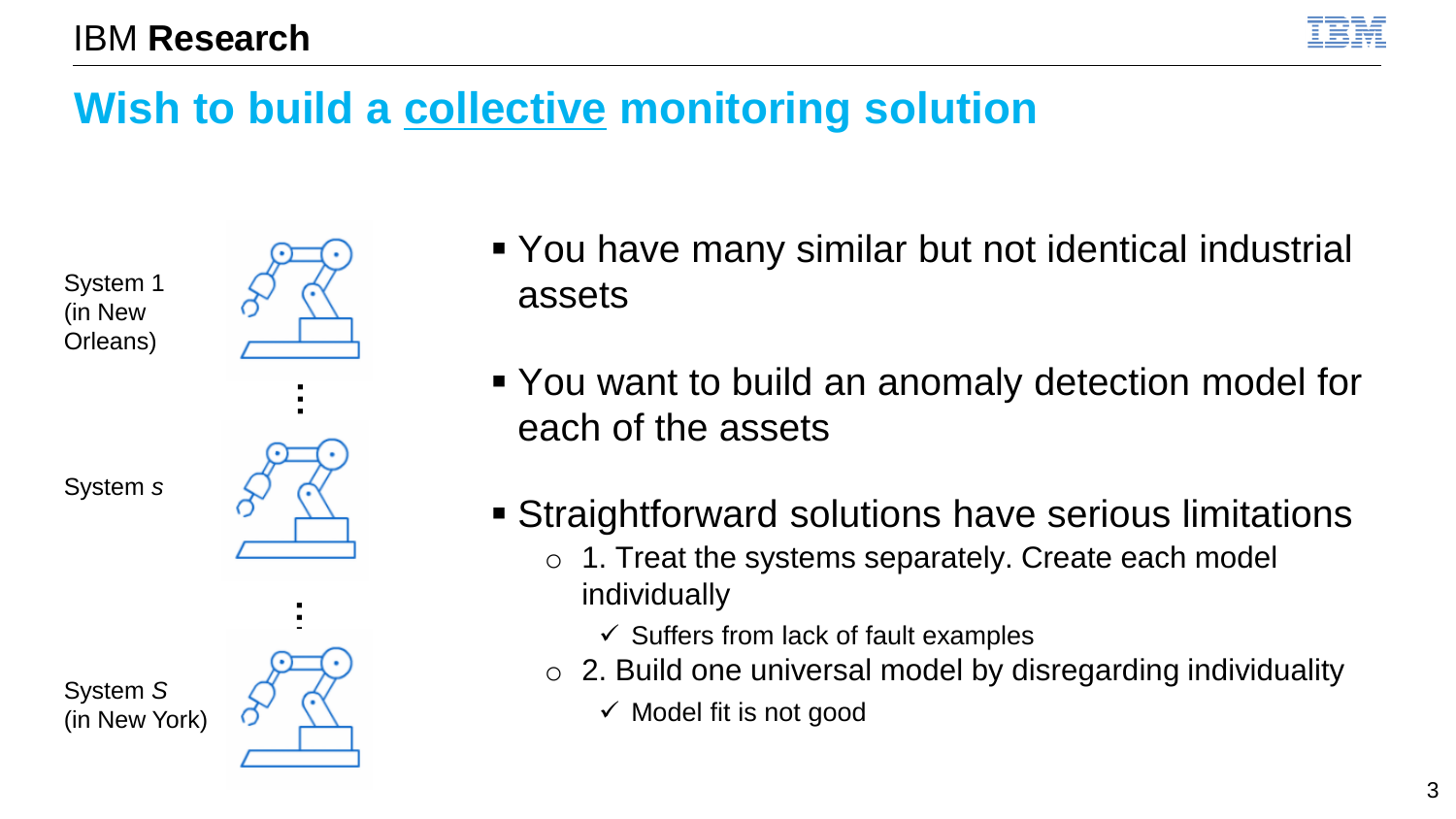**Practical requirements: Need to capture both commonality and individuality**





System *s*



■ Capture both individuality and commonality

■ Automatically capture multiple operational states

o Real-world is not single-peaked (single-modal)



- Be robust to noise
- Be highly interpretable for diagnosis purposes

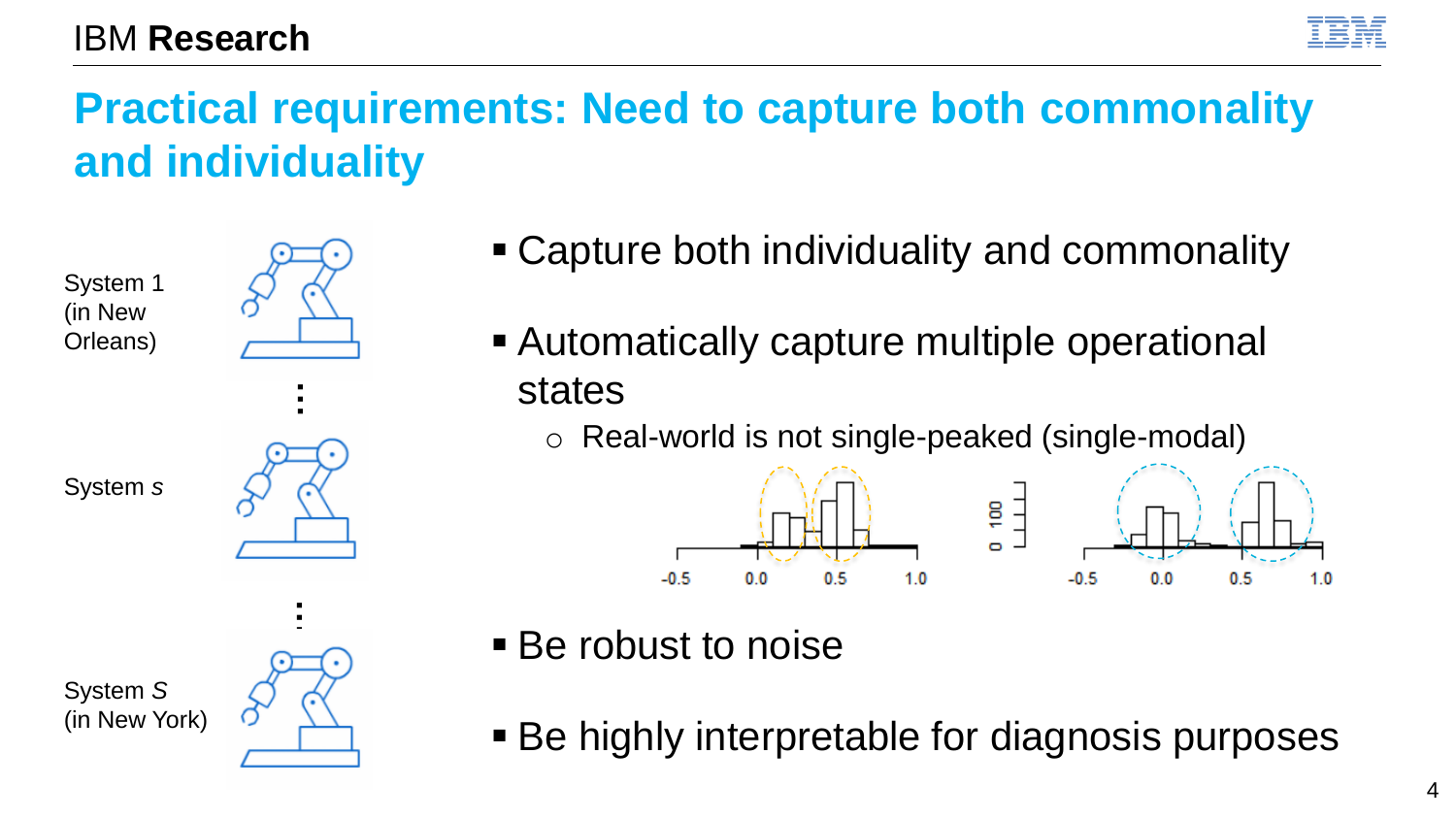

#### **Formalizing the problem as multi-task density estimation for anomaly detection**

|                                 | <b>Data</b>                                  | Prob. density                          | <b>Anomaly score</b>         |
|---------------------------------|----------------------------------------------|----------------------------------------|------------------------------|
| System 1<br>(in New<br>Orleans) | $\{\boldsymbol{x}^{1(n)} \in \mathbb{R}^M\}$ | $p^{\perp}(\boldsymbol{x}^{\perp})$    | $a^1(\boldsymbol{x}^1)$      |
|                                 |                                              | (NTL)<br>all data                      |                              |
| System s                        | $\{\boldsymbol{x}^{s(n)} \in \mathbb{R}^M\}$ | $p^s(\boldsymbol{x}^s\mid\mathcal{D})$ | $a^s(\bm{x}^s)$<br>• overall |
|                                 |                                              | multi-task learning                    | • variable-wise              |
| System S                        |                                              |                                        |                              |
| (in New York)                   | $\{\boldsymbol{x}^{S(n)} \in \mathbb{R}^M\}$ | $p^S(\bm{x}^S)$<br>$\mathcal{D}$       | $a^S(\bm{x}^S)$              |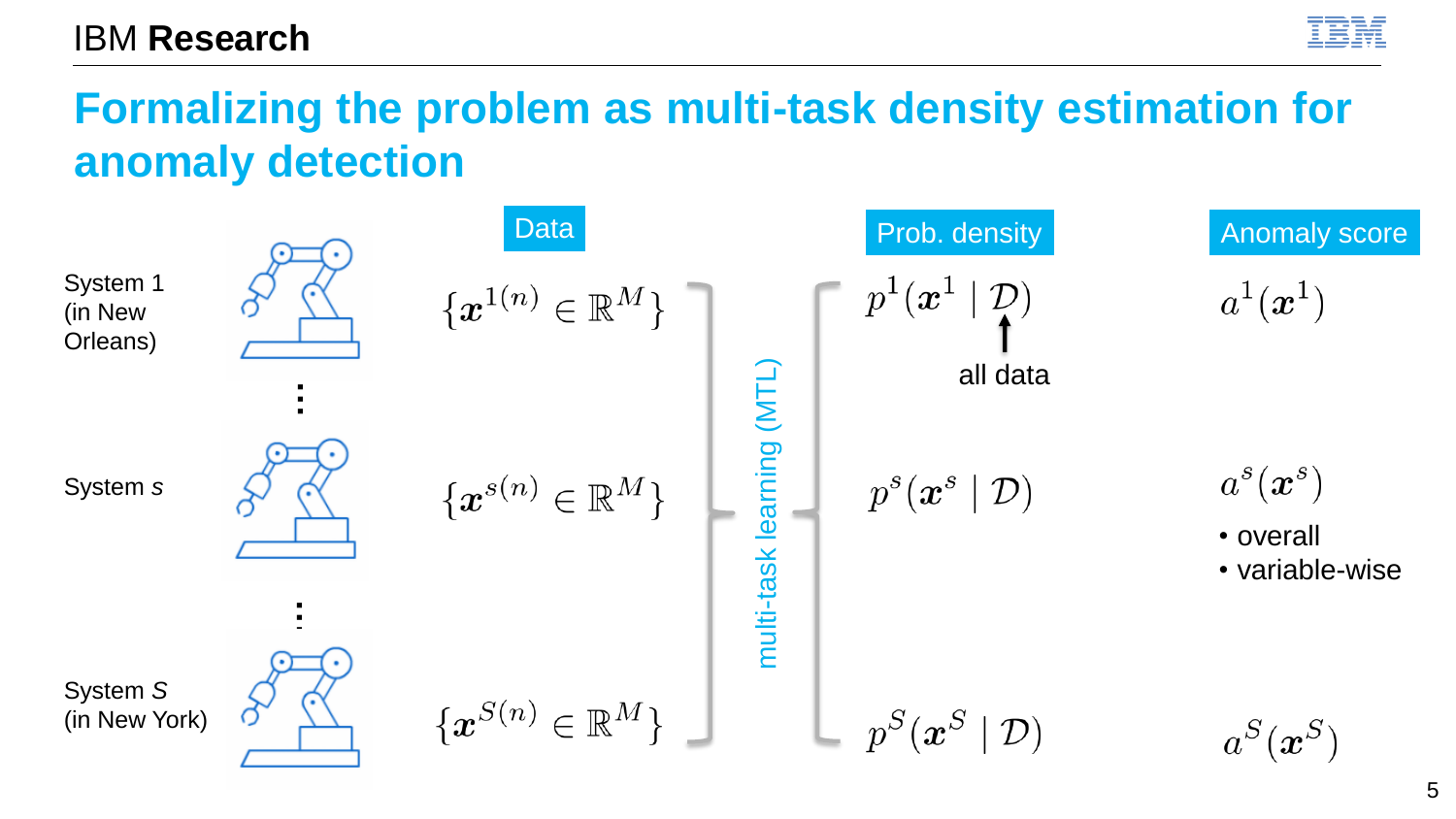

# **Outline**

- **Problem setting**
- Modeling strategy
- **E** Model inference approach
- **Experimental results**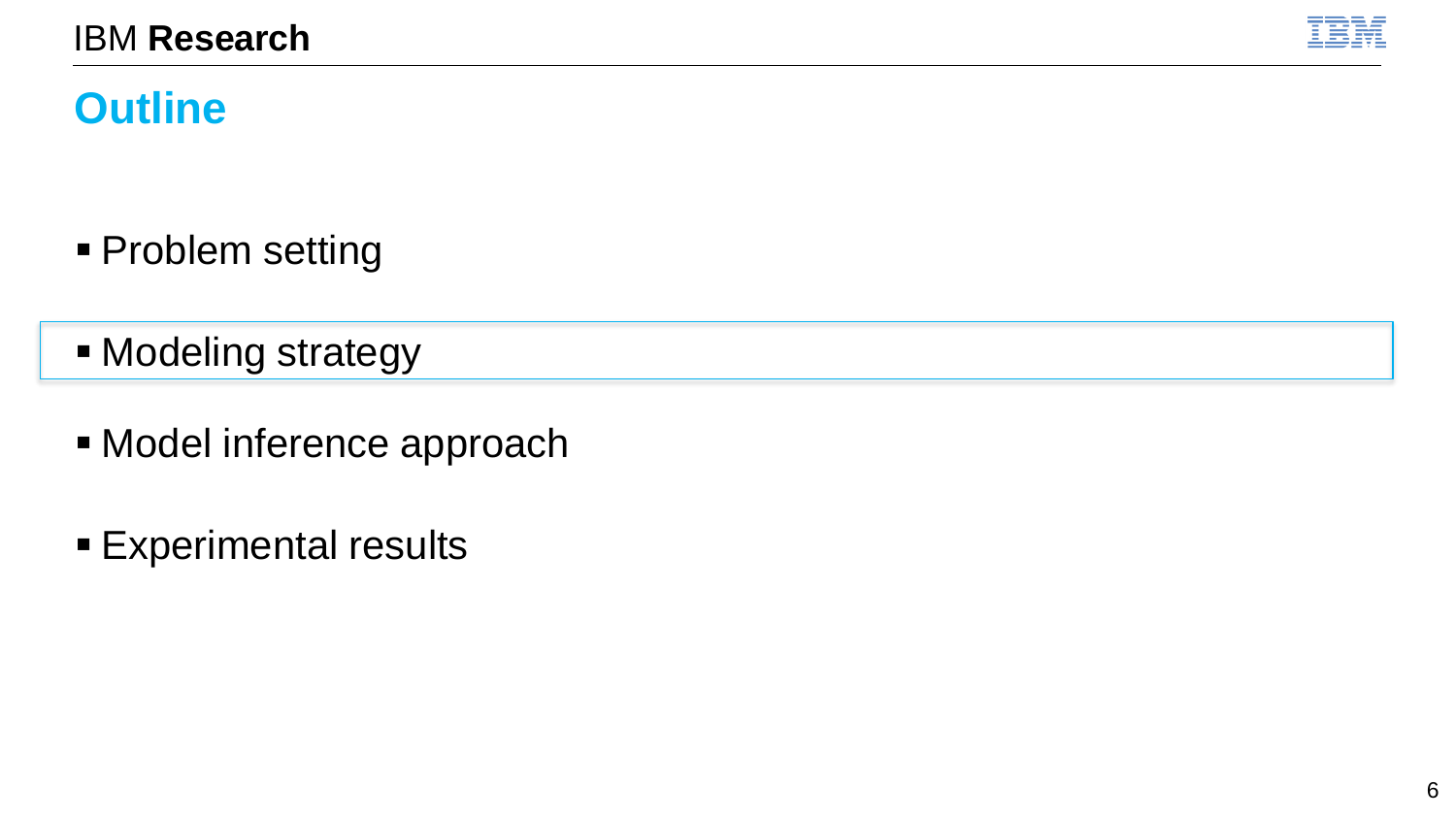

# **Use Gaussian graphical model (GGM)-based anomaly detection approach as the basic building block**

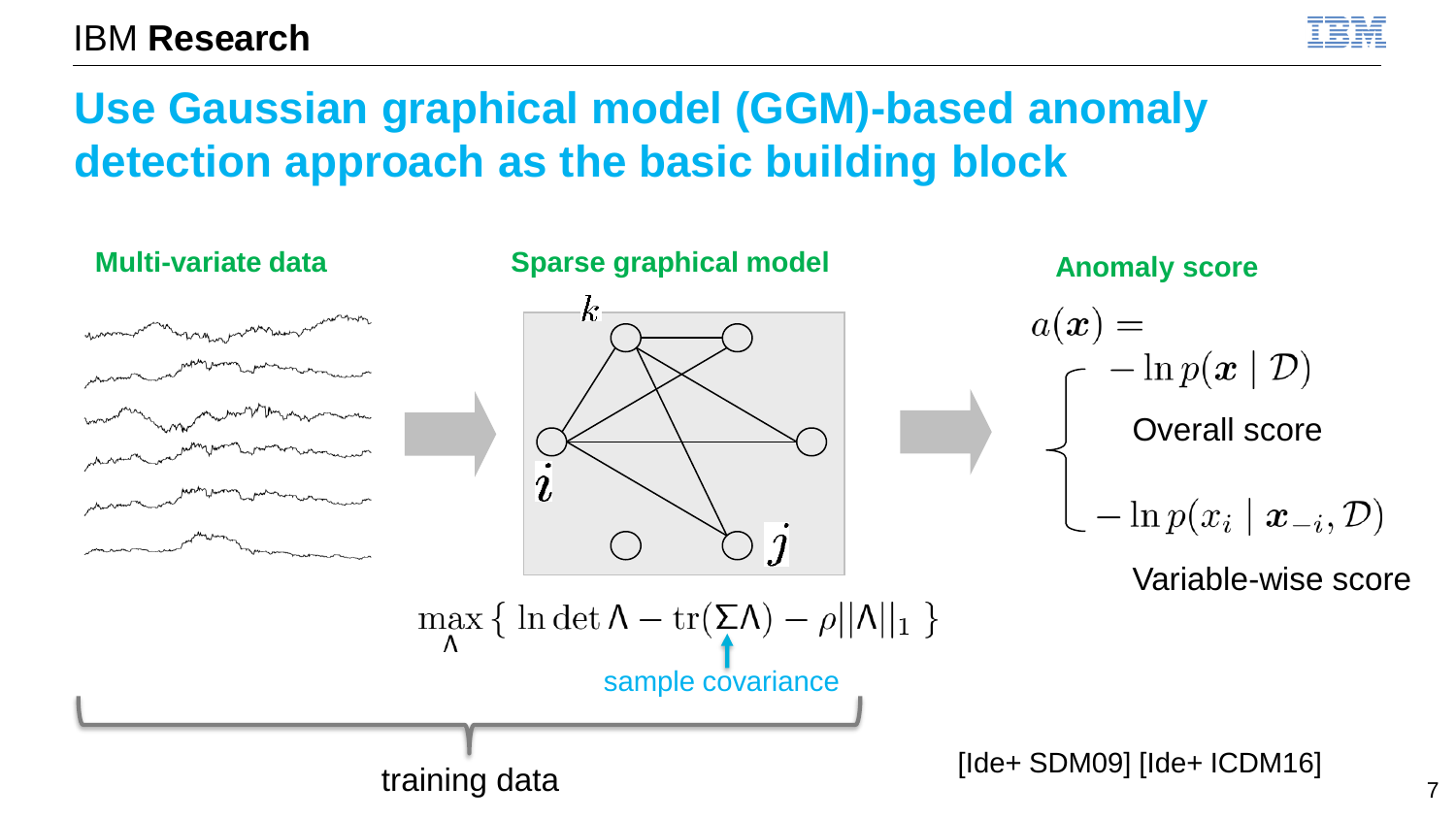

# **Basic modeling strategy: Combine common pattern dictionary with individual weights**



GGM=Gaussian Graphical Model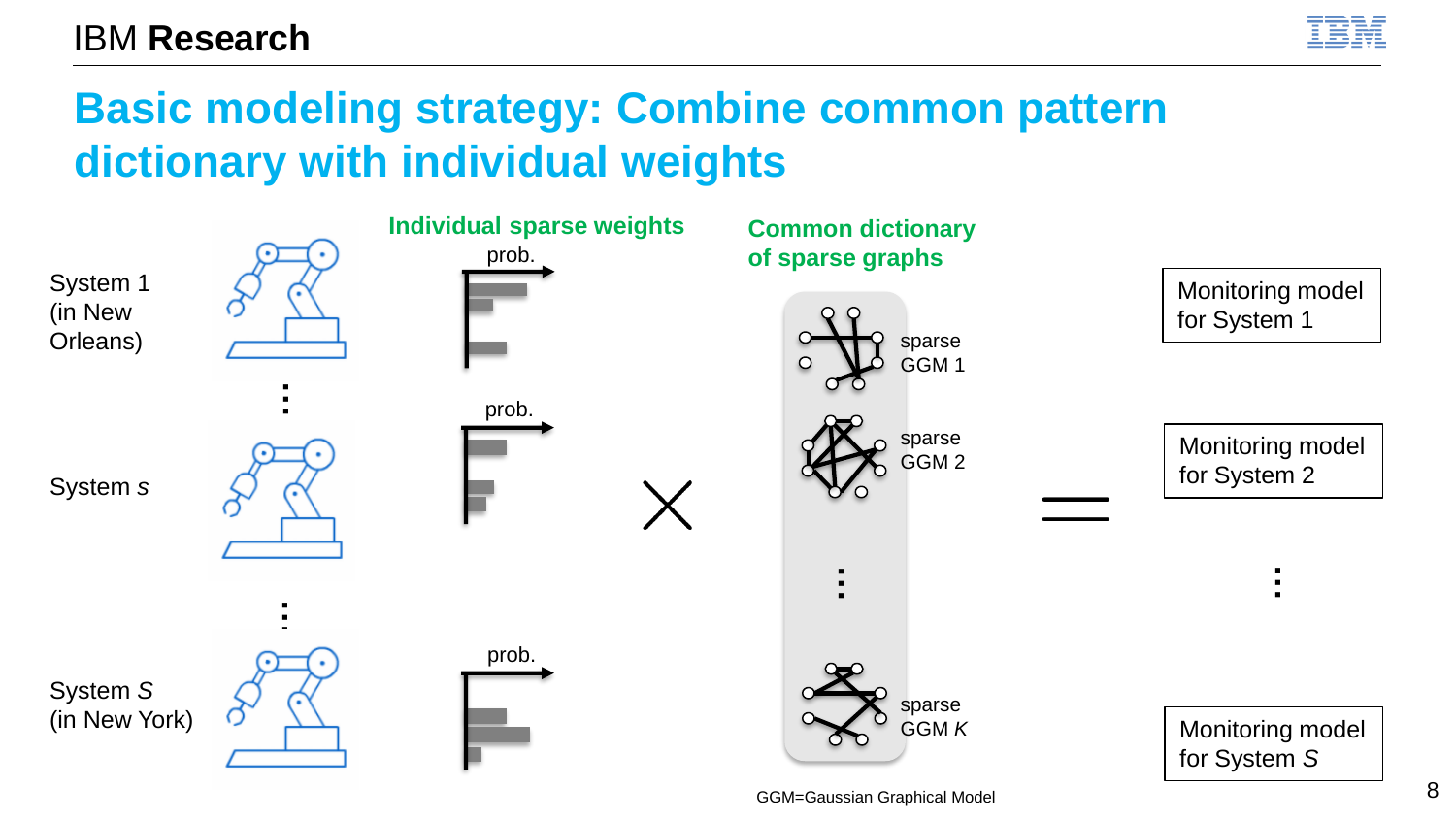

# **Basic modeling strategy: Resulting model will be a sparse mixture of sparse GGM**

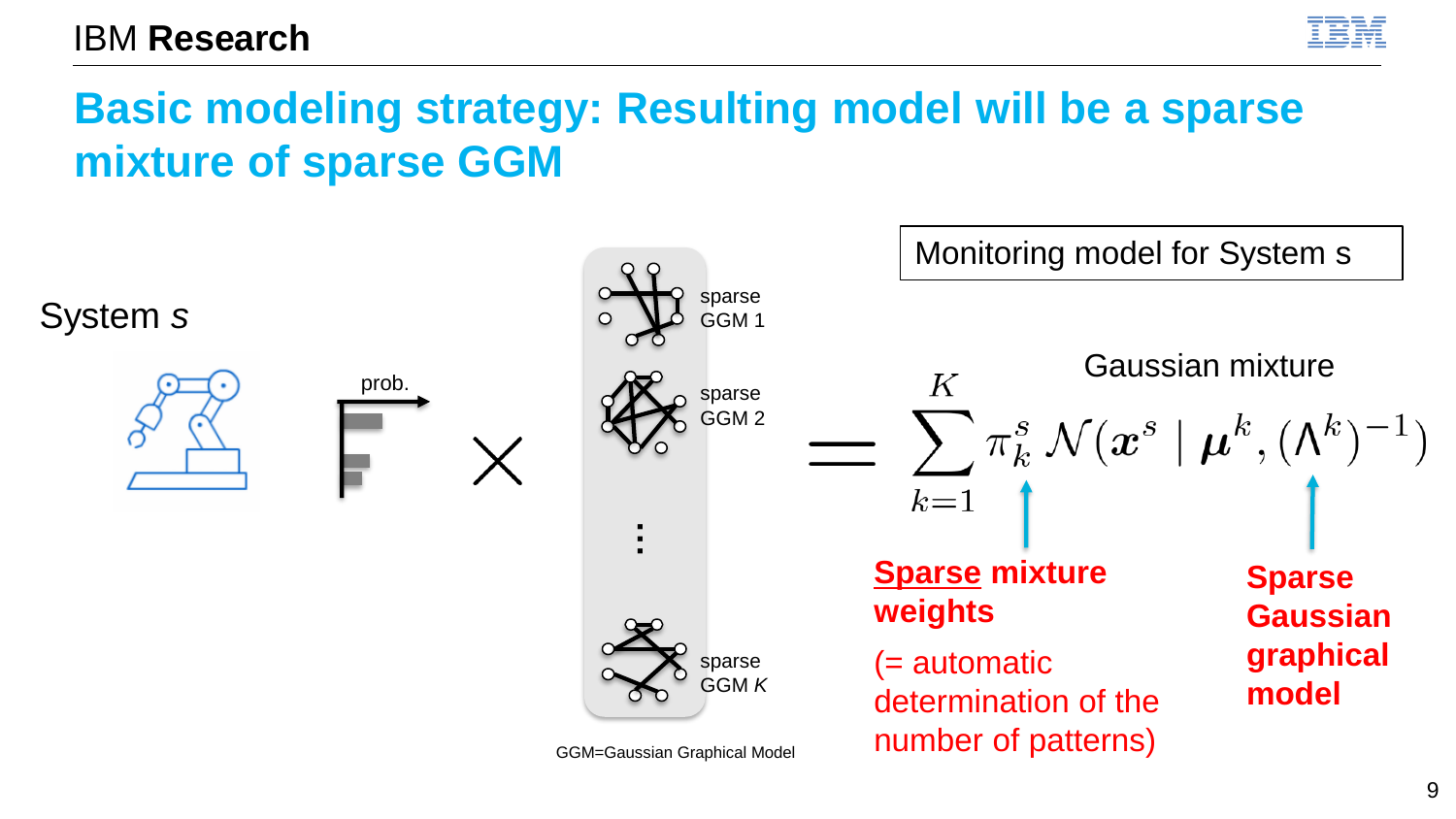

# **Outline**

- **Problem setting**
- Modeling strategy
- **E** Model inference approach
- **Experimental results**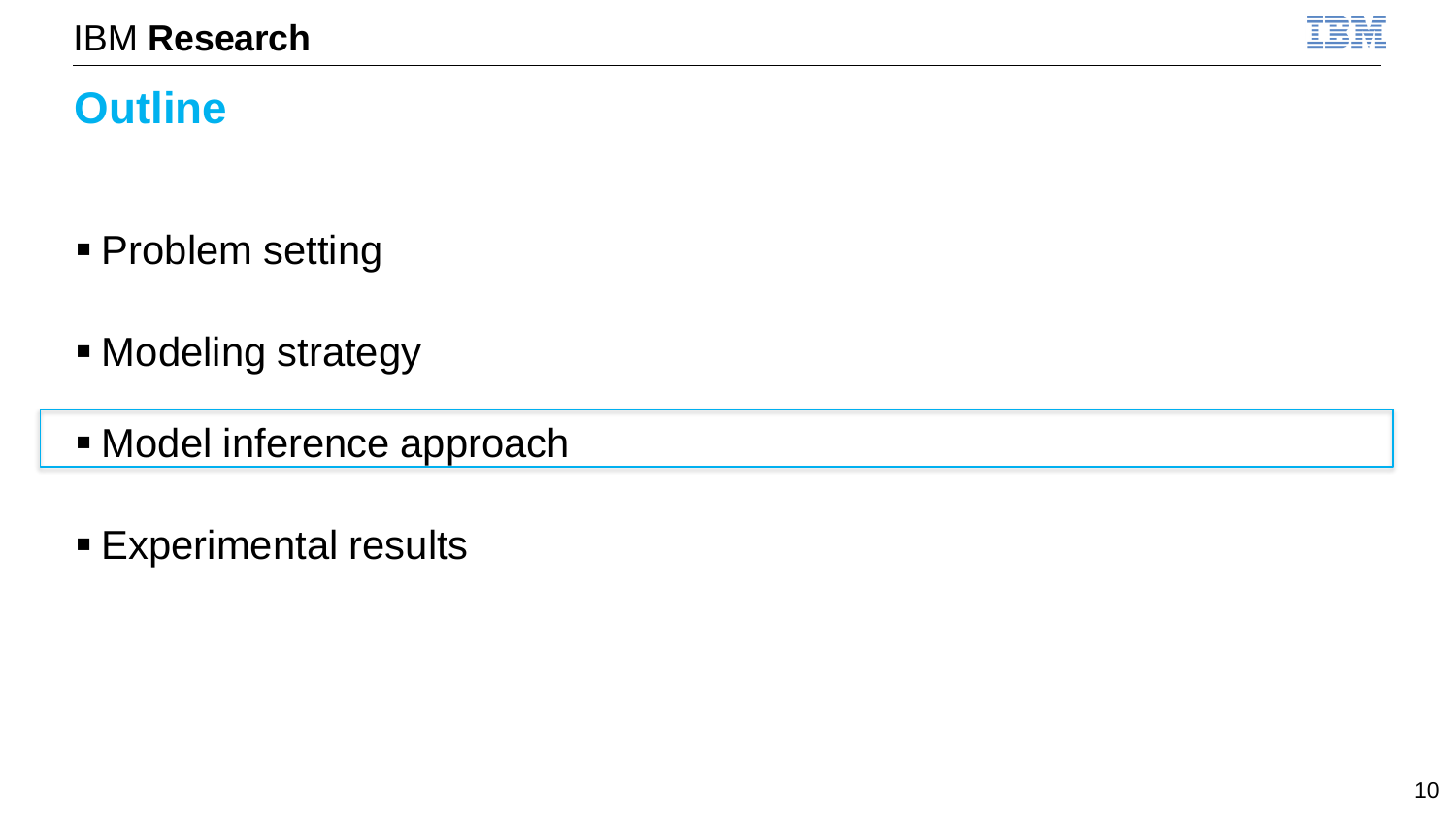### **Employing a Bayesian model for multi-modal MTL**

- Observation model (for the *s*-th task)
	- o Gaussian mixture with task-dependent weight
- Sparsity enforcing priors (non-conjugate)

 $K$ 

 $k=1$ 

- $\circ$  Laplace prior for the precision matrix
- o Bernoulli prior for the mixture weights

$$
p(\mathbf{\Lambda}^k) = \left(\frac{\rho}{4}\right)^{M^2} \exp\left(-\frac{\rho}{2} \|\mathbf{\Lambda}^k\|_1\right)
$$

$$
p(\boldsymbol{\pi}^s) = p_0^{\|\boldsymbol{\pi}^s\|_0} (1 - p_0)^{G - \|\boldsymbol{\pi}^s\|_0}
$$

 $\prod {\cal N}(\bm{x}^s\mid \bm{\mu}^k,(\bm{\Lambda}^k)^{-1})^{z^s_k}$ 

**• Conjugate prior on**  $\{\mu^k\}$  **and**  $\{z^s\}$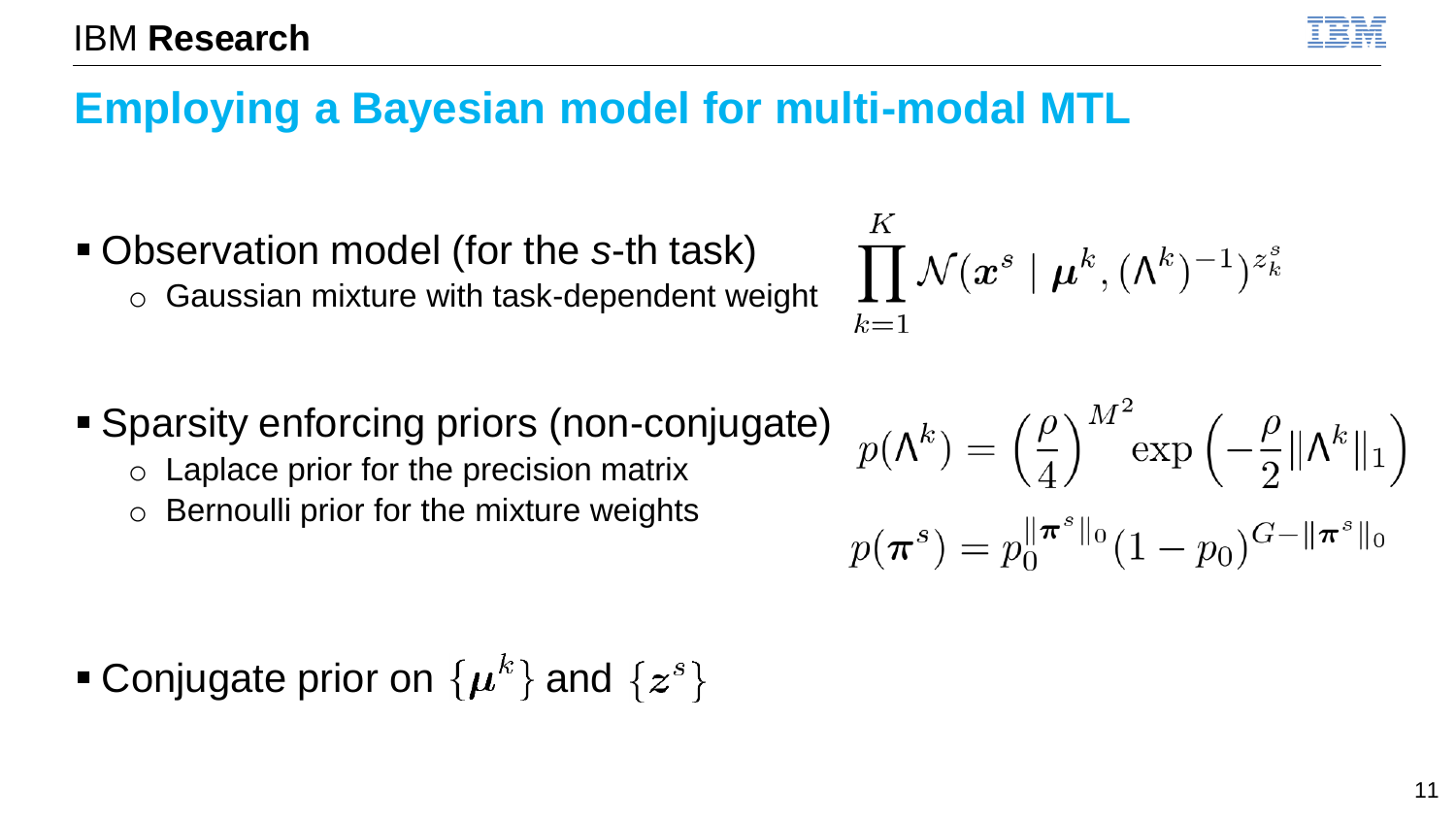

# **Maximizing log likelihood using variational Bayes combined with point-estimation**

**E** Log likelihood

$$
L = \sum_{s=1}^{S} \sum_{n=1}^{N_s} \sum_{k=1}^{K} \ln \mathcal{N}(x^{s(n)} | \mu^k)^{z^{s(n)}} + \sum_{k=1}^{K} \text{Lap}(\Lambda^k | \rho) p(\mu^k | \Lambda^k) + \sum_{s=1}^{S} z^{s(n)} \ln \pi_k^s + \sum_{s=1}^{S} \ln p(\pi^s)
$$
  
Likelihood by the obs. model  
Prior distributions

- **Use VB for**  $\{\mu^k\}, \{z^{s(n)}\}$
- **Use point-estimate for**  $\{\Lambda^k\}, \{\pi^s\}$ 
	- o Results in two convex optimization problems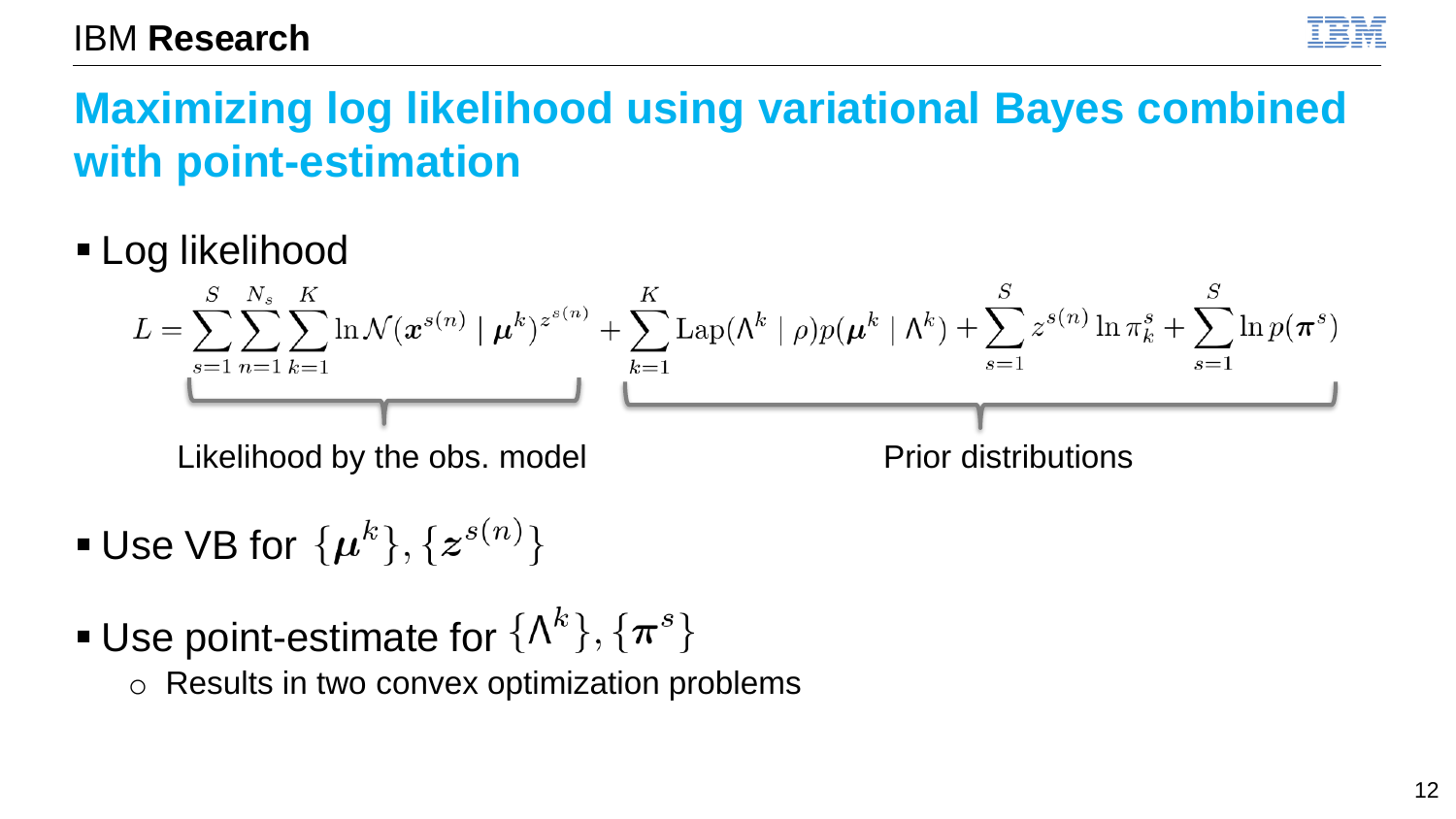

# **Maximizing log likelihood using variational Bayes combined with point-estimation**



total # of samples assigned to the *k*-th cluster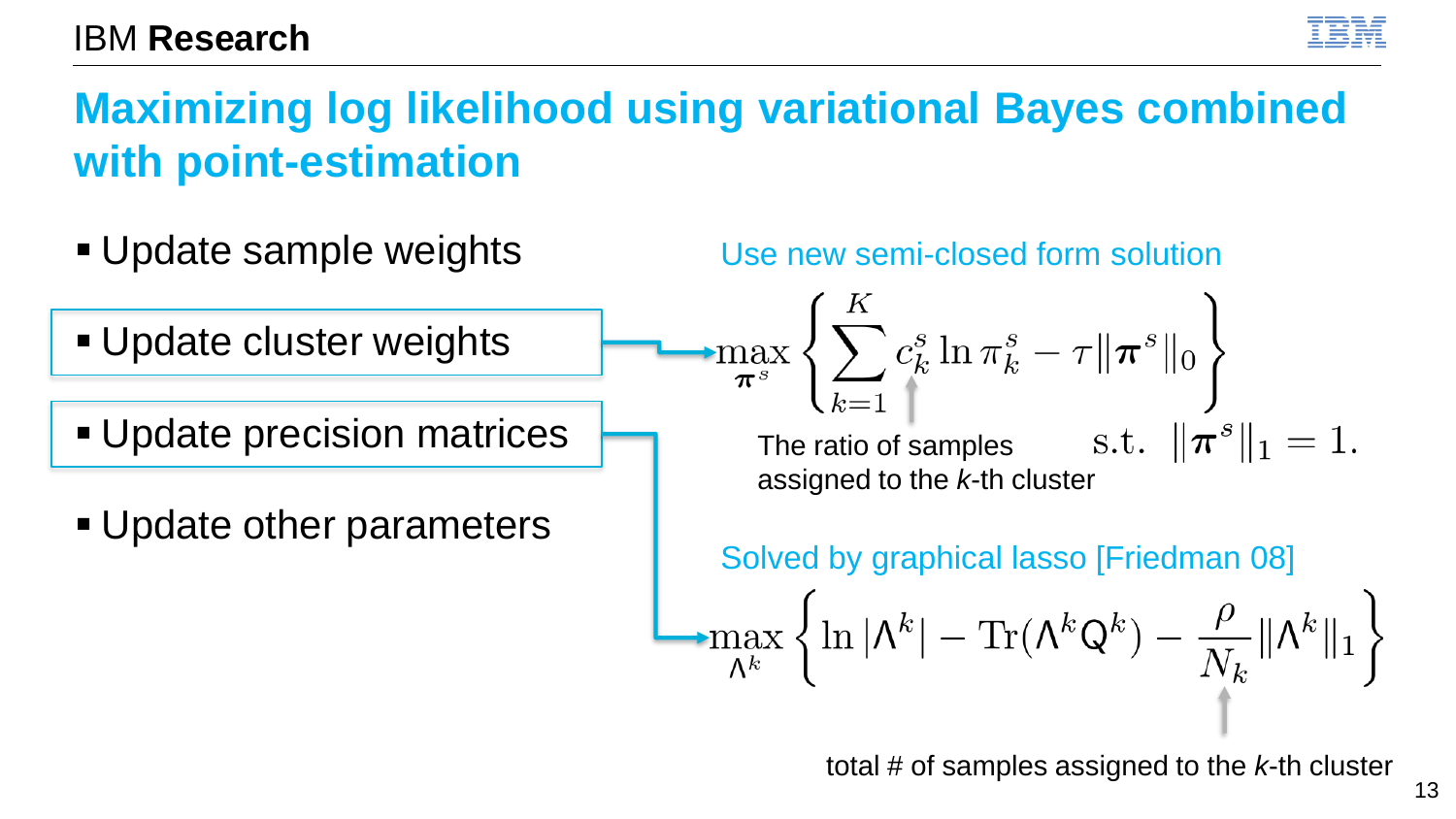# **Solving the L0-regularized optimization problem for mixture weights**

- What is the problem of the conventional VB approach?
	- $\circ$  Simply differentiate w.r.t.  $\pi_k^s$
	- $\circ$  Claims to get a sparse solution [Corduneanu+ 01]
	- $\circ$  But mathematically  $\pi_k^s$  cannot be zero due to logarithm
- We re-formalized the problem as a convex mixedinteger programming
	- $\circ$  A semi-closed form solution can be derived ( $\rightarrow$  see paper)

$$
\max_{\pi^s, \mathbf{y}^s} \sum_{k=1}^K \{c_k^s \ln \pi_k^s - \tau y_k^s\} \text{ s.t. } \sum_{k=1}^K \pi_k^s = 1, \n y_k^s \ge \pi_k^s - \epsilon, \quad y_k^s \in \{0, 1\} \text{ for } k = 1, ..., K
$$



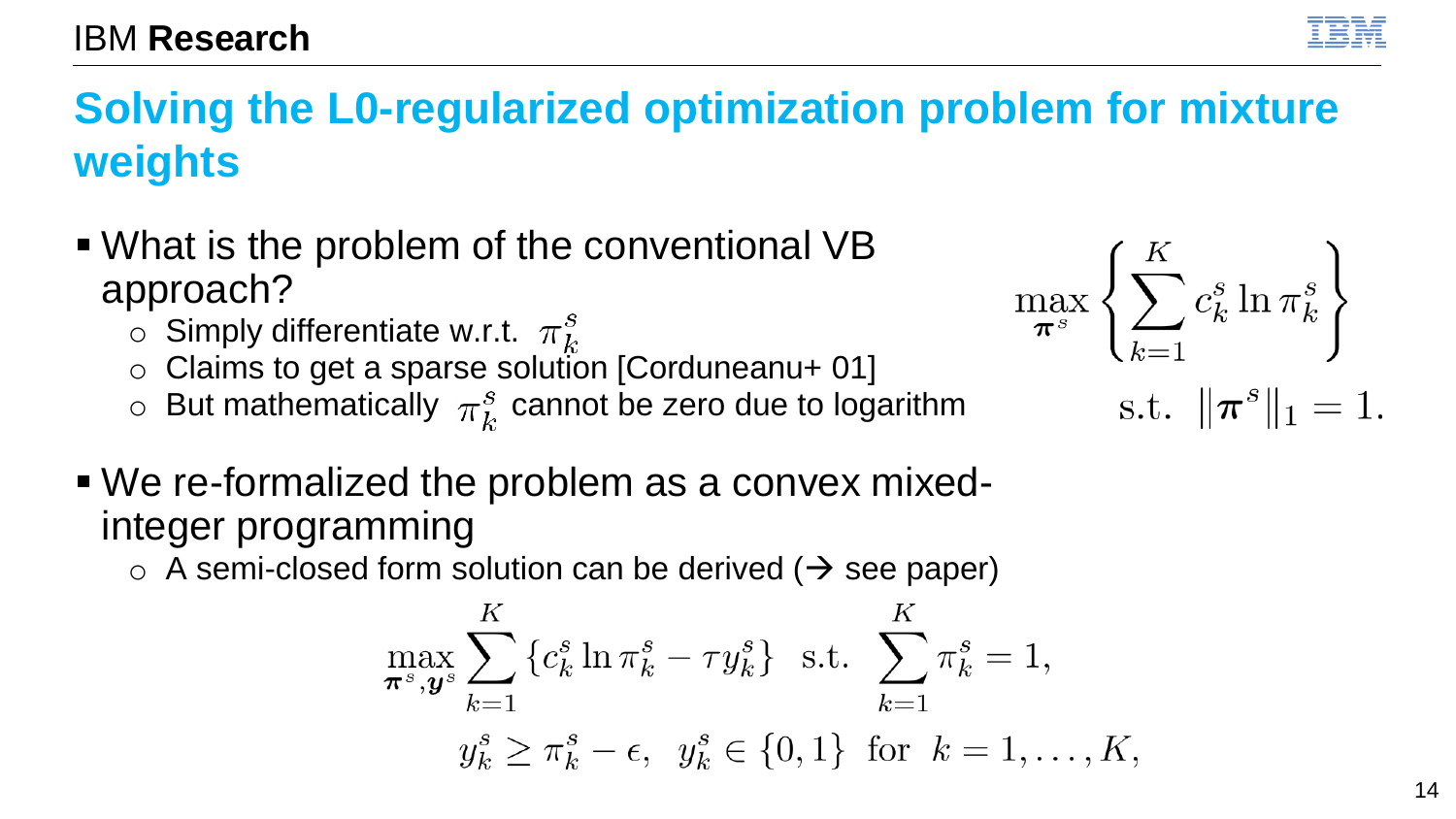

#### **Comparison with possible alternatives**

|                                          |                                                                                                                                                       | <b>Interpretability</b> | <b>Noise reduction</b> | <b>Fleet-readiness</b> | <b>Multi-modality</b> |
|------------------------------------------|-------------------------------------------------------------------------------------------------------------------------------------------------------|-------------------------|------------------------|------------------------|-----------------------|
| Our work [Ide et al. ICDM 17]            |                                                                                                                                                       | <b>Yes</b>              | <b>Yes</b>             | Yes                    | Yes                   |
| (single) sparse GGM                      | [Ide et al. SDM 2009, Ide et al.<br><b>ICDM 20161</b>                                                                                                 | Yes                     | <b>Yes</b>             | No                     | No                    |
| Gaussian mixtures                        | [Yamanishi<br>et al., 2000; Zhang and Fung,<br>2013; Gao et al., 2016]                                                                                | Limited                 | Limited                | <b>No</b>              | Yes                   |
| Multi-task sparse<br><b>GGM</b>          | [Varoquaux et al., 2010;<br>Honorio and Samaras, 2010;<br>Chiquet et al., 2011; Danaher<br>et al., 2014; Gao et al., 2016;<br>Peterson et al., 2015]. | <b>Yes</b>              | <b>Yes</b>             | <b>Yes</b>             | No                    |
| Multi-task learning<br>anomaly detection | [Bahadori et al., 2011; He et<br>al., 2014; Xiao et al., 2015]                                                                                        | <b>No</b>               | (depends)              | Yes                    | No                    |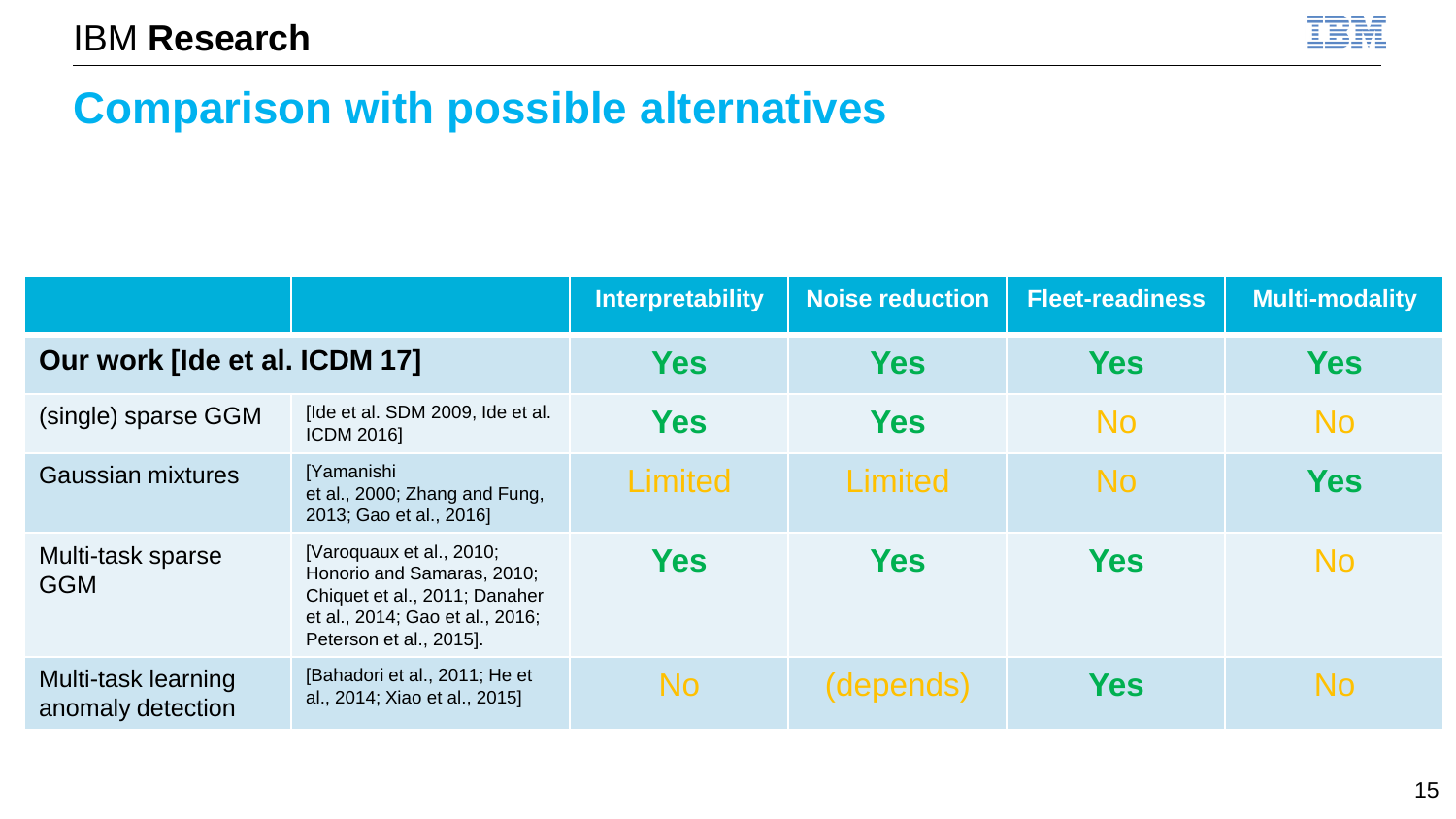

# **Outline**

- **Problem setting**
- Modeling strategy
- **E** Model inference approach
- **Experimental results**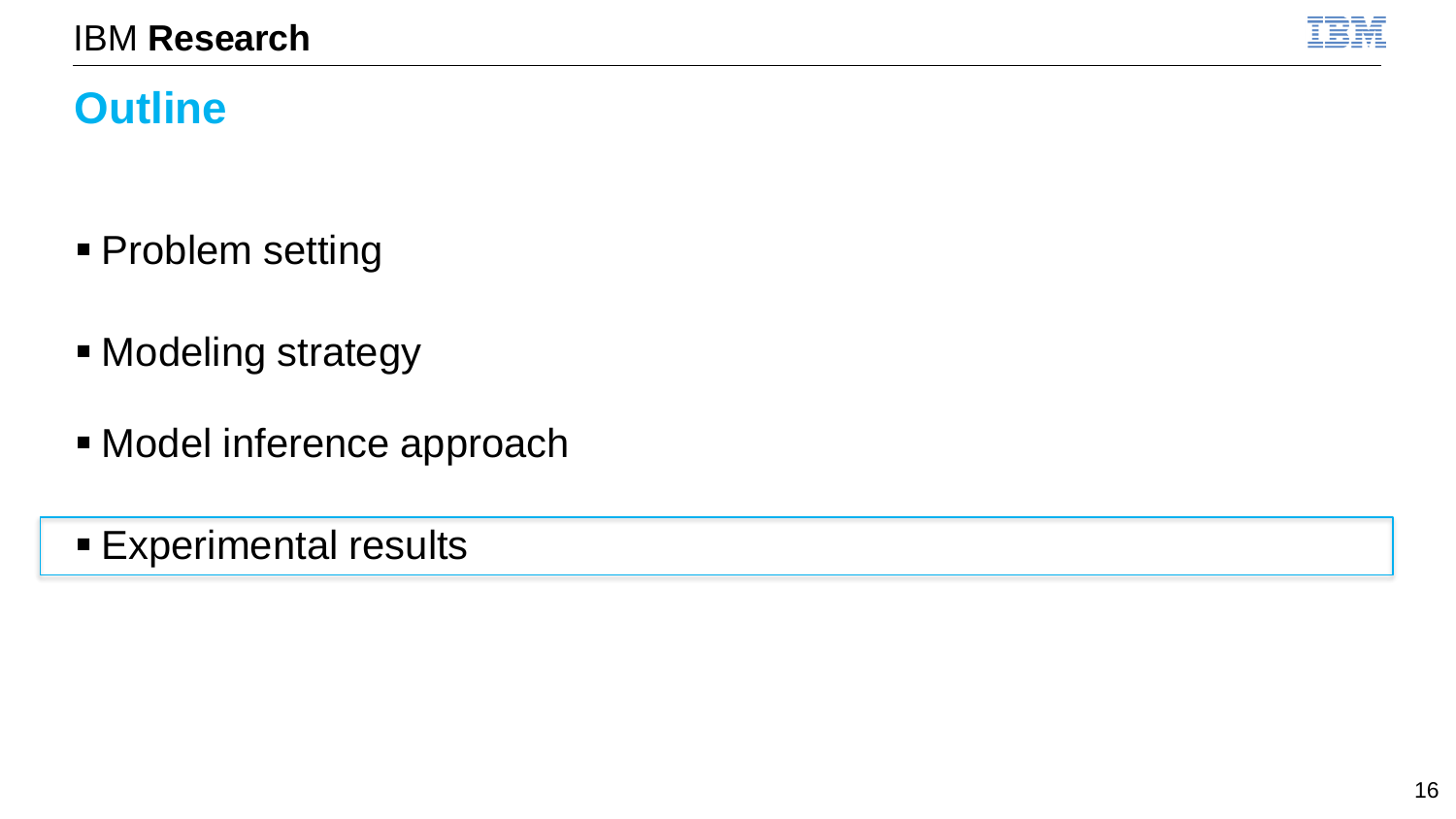

#### **Experiment (1): Learning sparse mixture weights**

- Conventional ARD approach sometimes get stuck with local minima
	- $\circ$  ARD = automatic relevance determination
	- o Often less sparser than the proposed convex L0 approach
- Typical result of log likelihood vs VB iteration count  $\rightarrow$

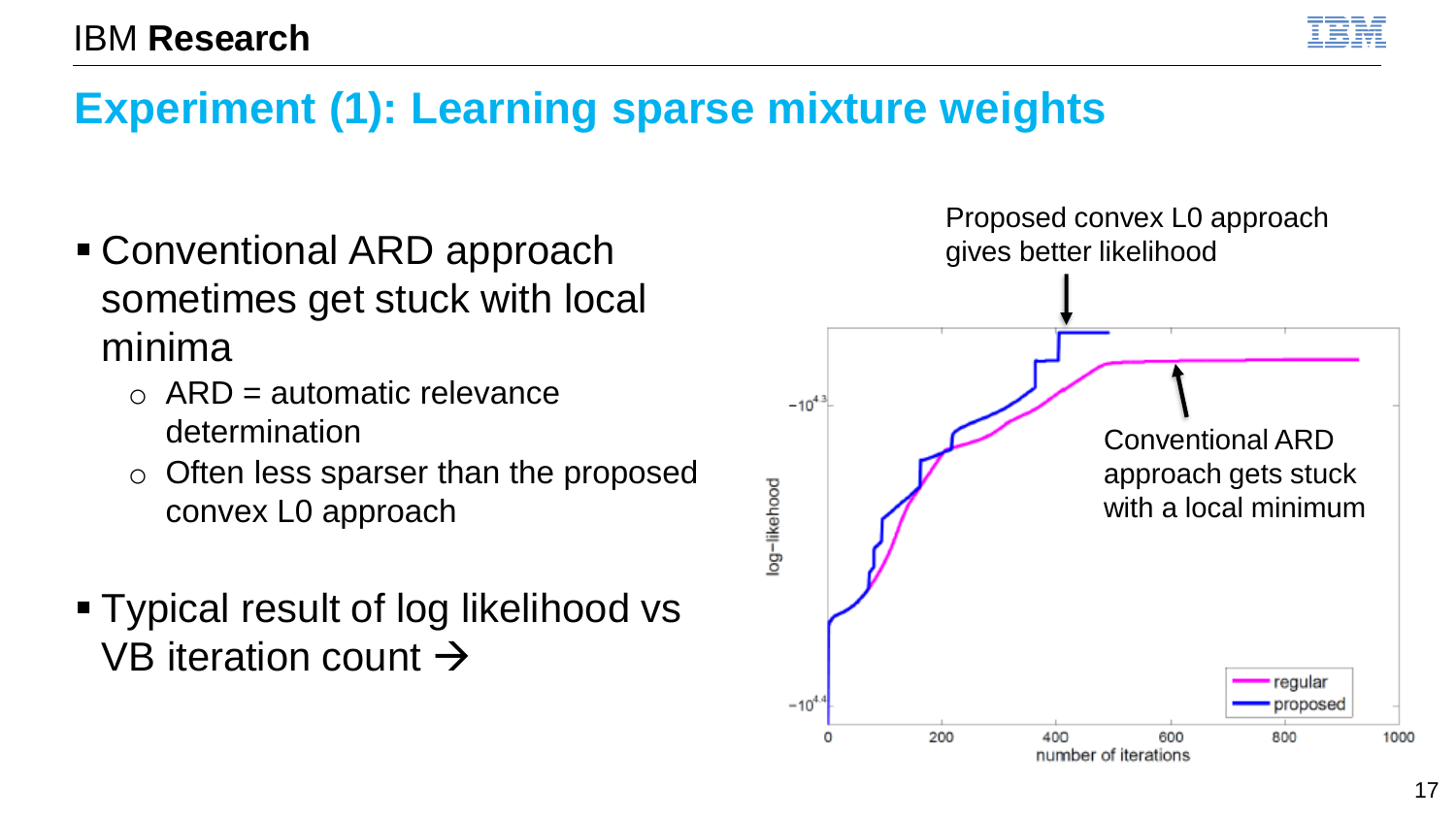# **Experiment (2): Learning GGMs and detecting anomalies**

- "Anuran Calls" (frog voice) data in UCI Archive
	- o Multi-modal (multi-peaked)
	- $\circ$  Voice signal + attributes (species, etc.)
- Created 10-variate, 3-task dataset
	- o Use the species of "Rhinellagranulosa" as the anomaly
- $\blacksquare$  Results
	- o Two non-empty GGMs are automatically detected starting from K=9
	- o Clearly outperformed single-modal MTL alternative in anomaly detection
		- $\checkmark$  Group graphical lasso, fused graphical lasso

Example of variable-wise distribution





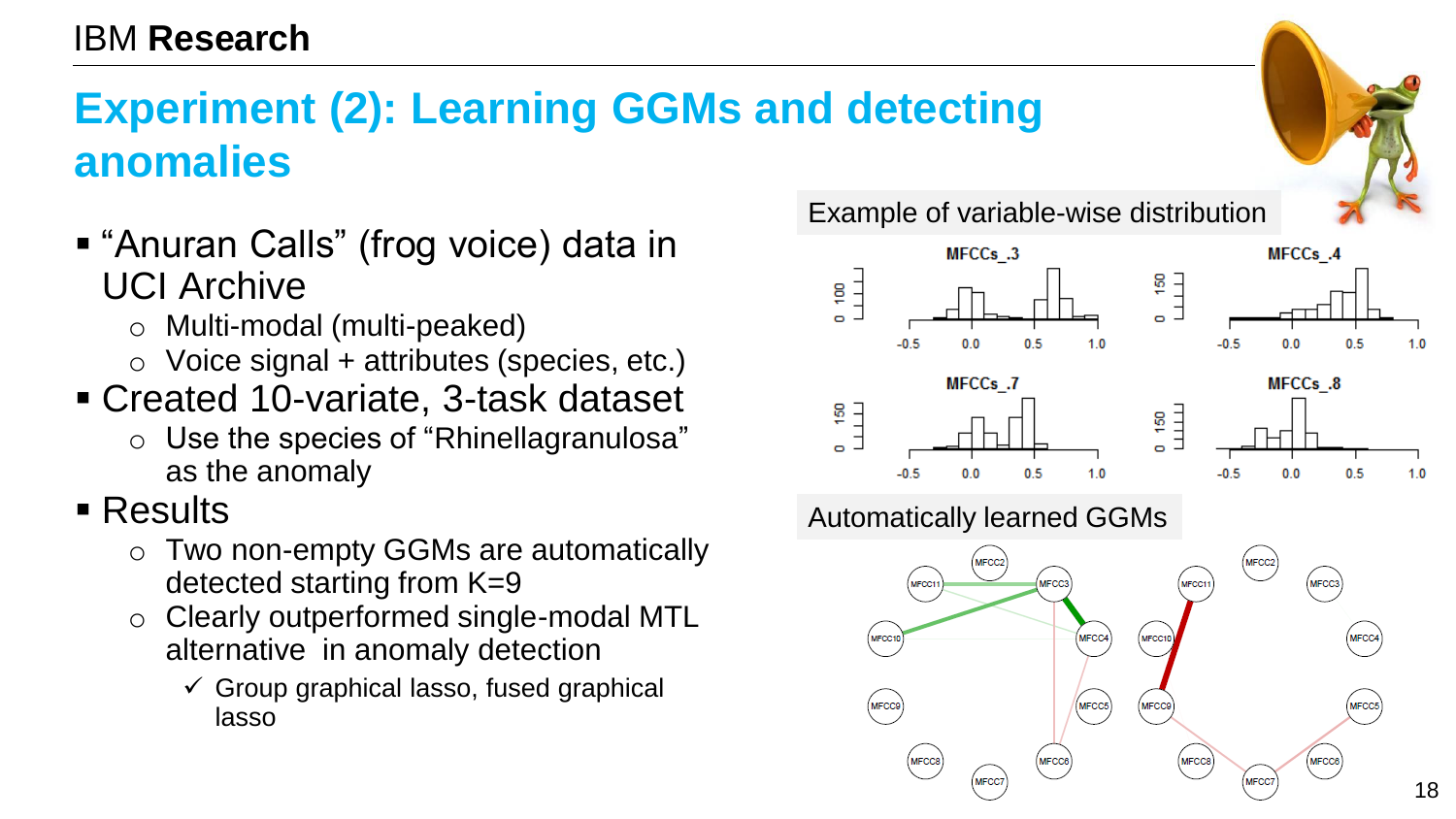

# **Conclusion**

- Developed multi-task density estimation framework that can handle multi-modality
	- o Featuring double sparsity: mixture weights, variable dependency
- Demonstrated the utility in the context of condition-based asset management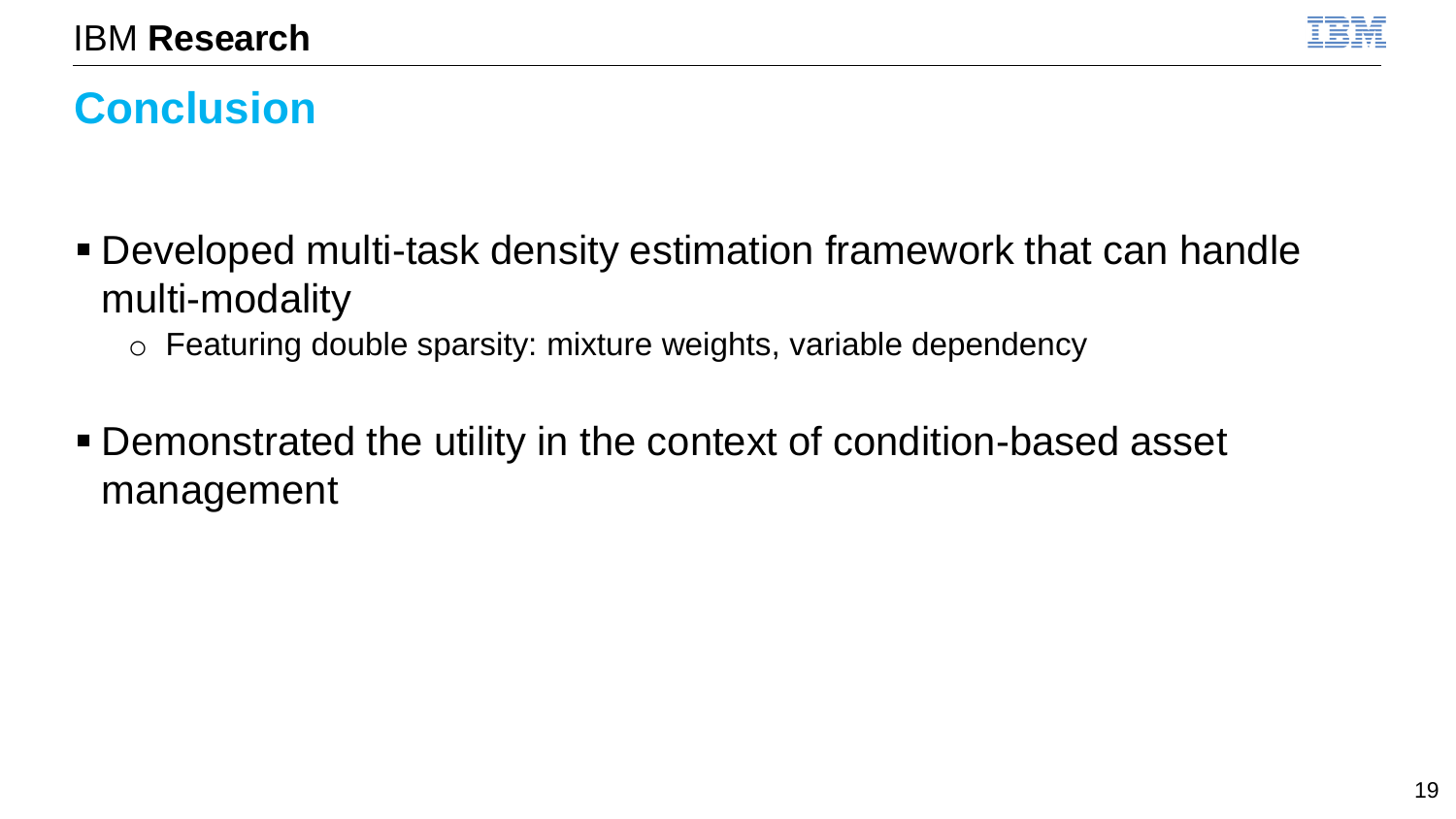

# **Thank you!**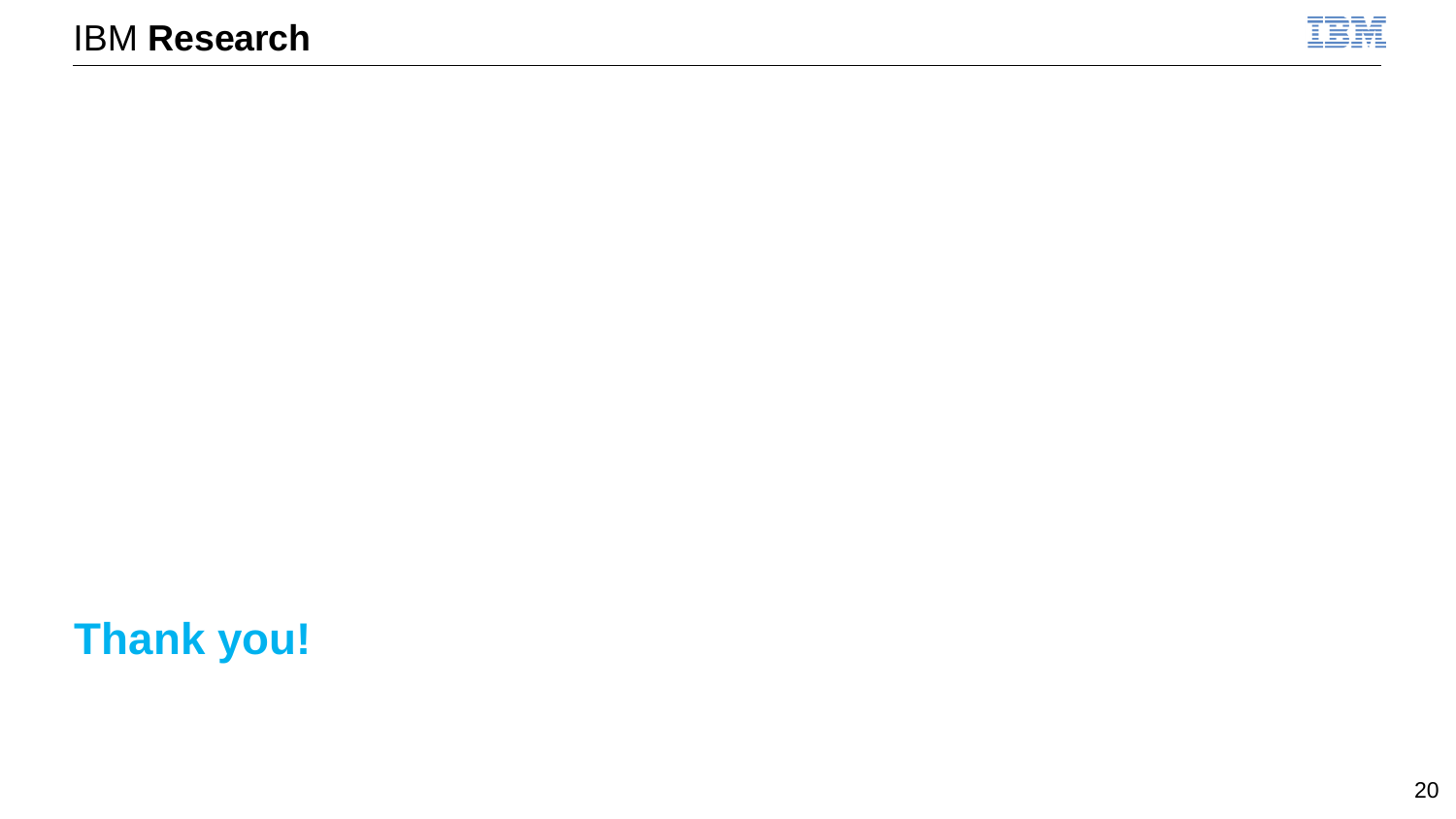# **Integrated monitoring tool allows sharing rare anomaly data across different assets**



■ In condition-based monitoring, big data may not be really big

o Anomalous samples account for less than 0.2% in a metal smelting process

■ Coverage of anomalies and thus accuracy can be limited due to lack of data